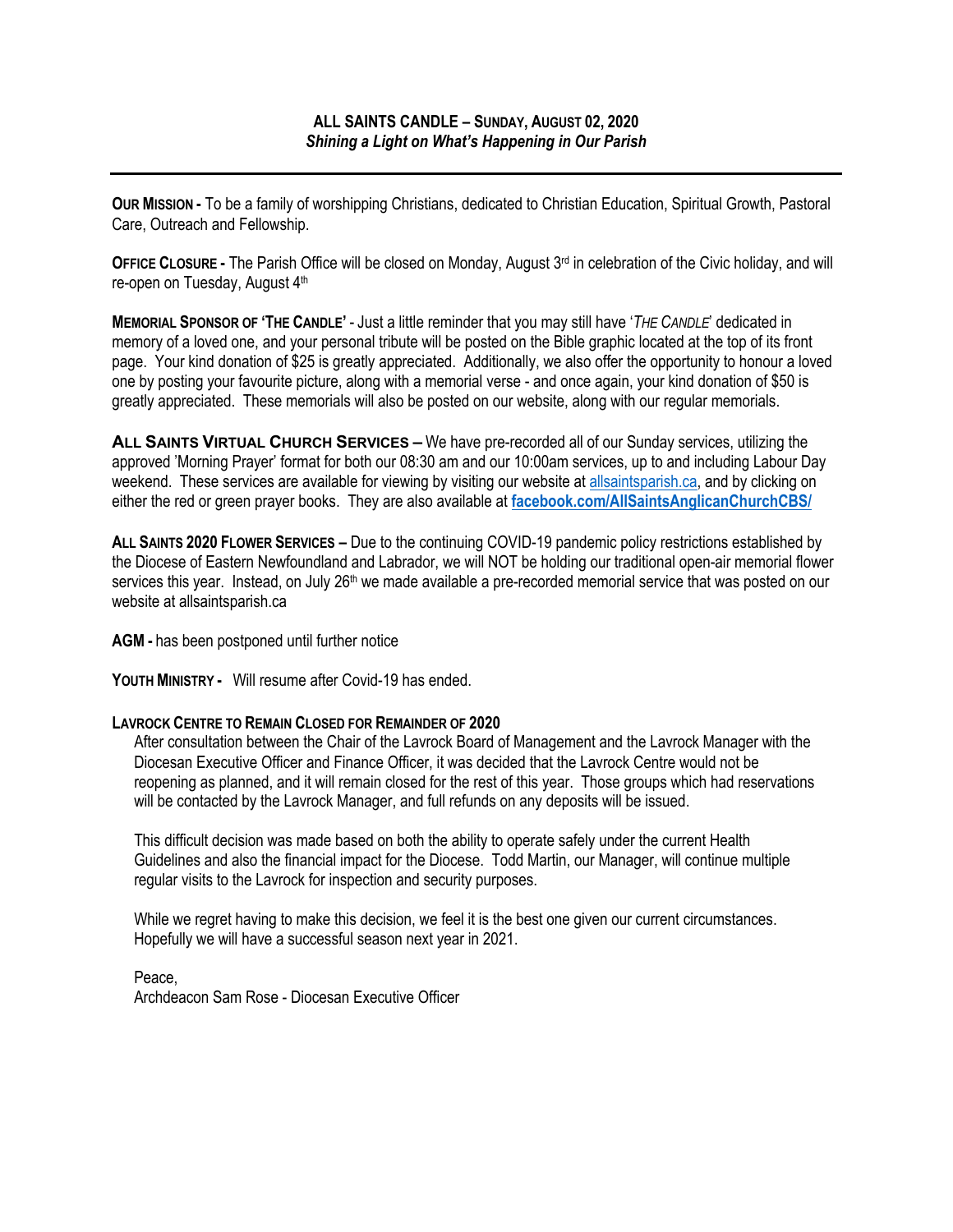## **MEMORIAM - GENERAL FUND**

- In loving memory of **Noah Porter,** remembering his death July 29, 1999 by Christina, Sam and Family
- In loving memory of **Dad - Douglas Butler,** remembering his death August 3, 2012, and **Grandmother - Dorcas Petten,** remembering her death August 6, 2008 - by Elizabeth and Family

## **MEMORIAM - CEMETERY FUND**

• In loving memory of **Mildred Greenslade,** remembering her death July 8, 2016 - by Charlie Greenslade

| 2020-07-19        | <b>Weekly</b> | <b>YTD</b>   |                                                                                                                       |  |  |
|-------------------|---------------|--------------|-----------------------------------------------------------------------------------------------------------------------|--|--|
| <b>Budget</b>     | 3,601.92      | 135,145.25   | Why not consider signing up to our e-Giving program. It's<br>an easy way to ensure you contribute on a regular basis, |  |  |
| <b>Actual</b>     | 3,145.41      | 104,167.72   | even during those periods when you are unable to<br>regularly attend church.                                          |  |  |
| <b>Difference</b> | $-456.51$     | $-30.977.53$ |                                                                                                                       |  |  |

| ALL SAINTS ANGLICAN PARISH CBS<br>419 Conception Bay Highway<br>Conception Bay South, NL, A1X 7A2 |                                                                                                                  |                                                                     | Telephone: 709-834-4501<br>office@allsaintsparish.ca                                        |  |
|---------------------------------------------------------------------------------------------------|------------------------------------------------------------------------------------------------------------------|---------------------------------------------------------------------|---------------------------------------------------------------------------------------------|--|
| <b>ADMINISTRATION OFFICE HOURS</b><br>Monday-Friday<br>9:00am - 12:30pm; 1:00pm - 3:00pm          |                                                                                                                  | <b>CLERGY OFFICE HOURS</b><br>Monday - Thursday<br>09:00am - 3:00pm |                                                                                             |  |
| <b>REV WAYNE PARSONS</b><br>Rector<br>rev.wayneparsons@nf.sympatico.ca<br>764-8833 - Cell         | <b>REV SAM BUTLER</b><br>Associate<br>rev.sam@allsaintsparish.ca<br>689-4501- Cell<br>$834 - 9464 - \text{Home}$ |                                                                     | <b>ELIZABETH BISHOP</b><br>Administration<br>office@allsaintsparish.ca<br>834-4501 - Office |  |
|                                                                                                   |                                                                                                                  |                                                                     |                                                                                             |  |

**Clergy on Call:** Call either priest…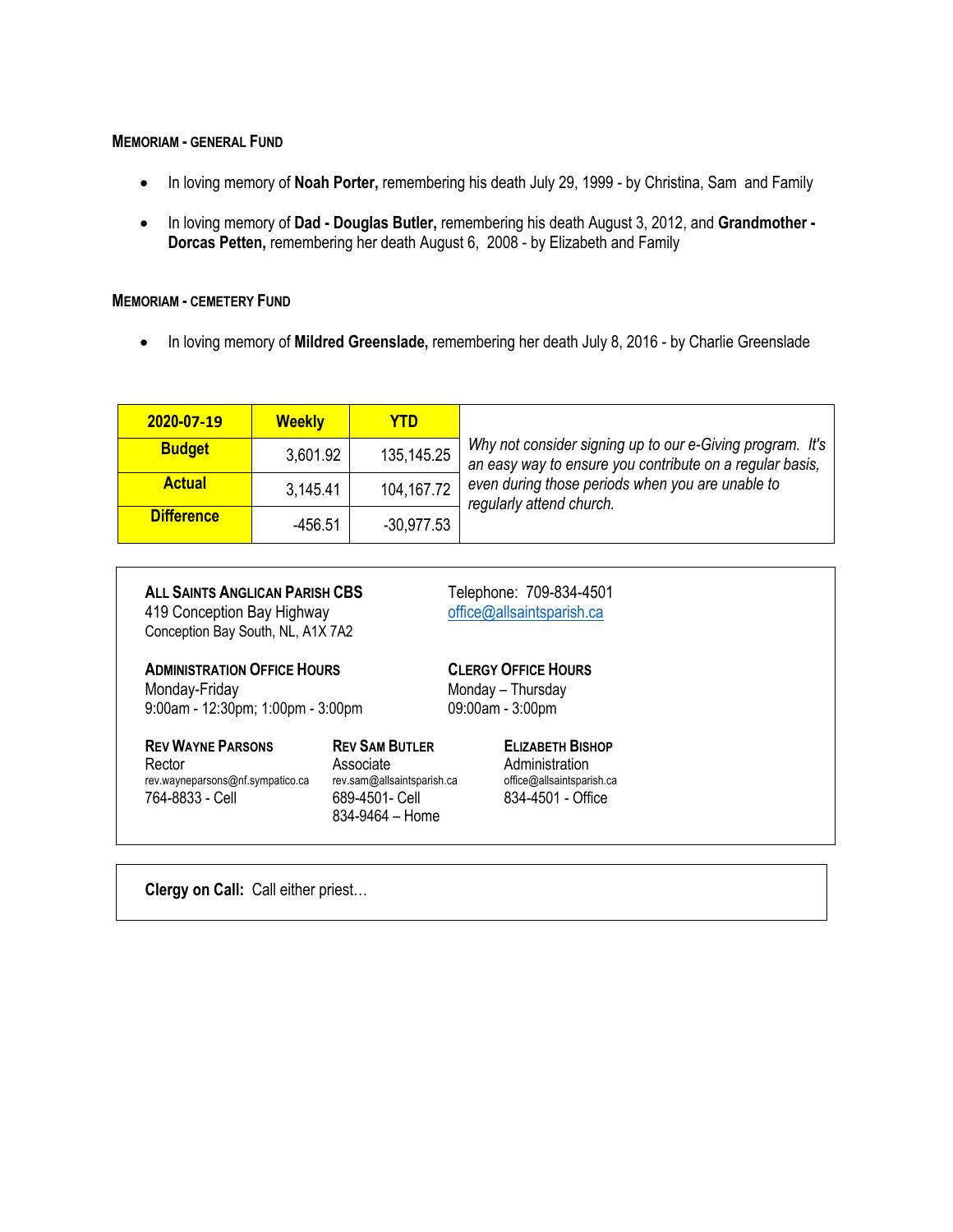## prayables

**GRACE** is His power to sustain us regardless of our circumstances. 2 Corinthians 12:9

**GROWTH** is the development of our personhood on both character and competency. Romans 5:3-5 James 1:1-5

**GLORY** is the reflection of His character and capacity through our suffering as the world watches to see if our God is powerful enough and good enough to be counted on in trouble. John 9:3-4